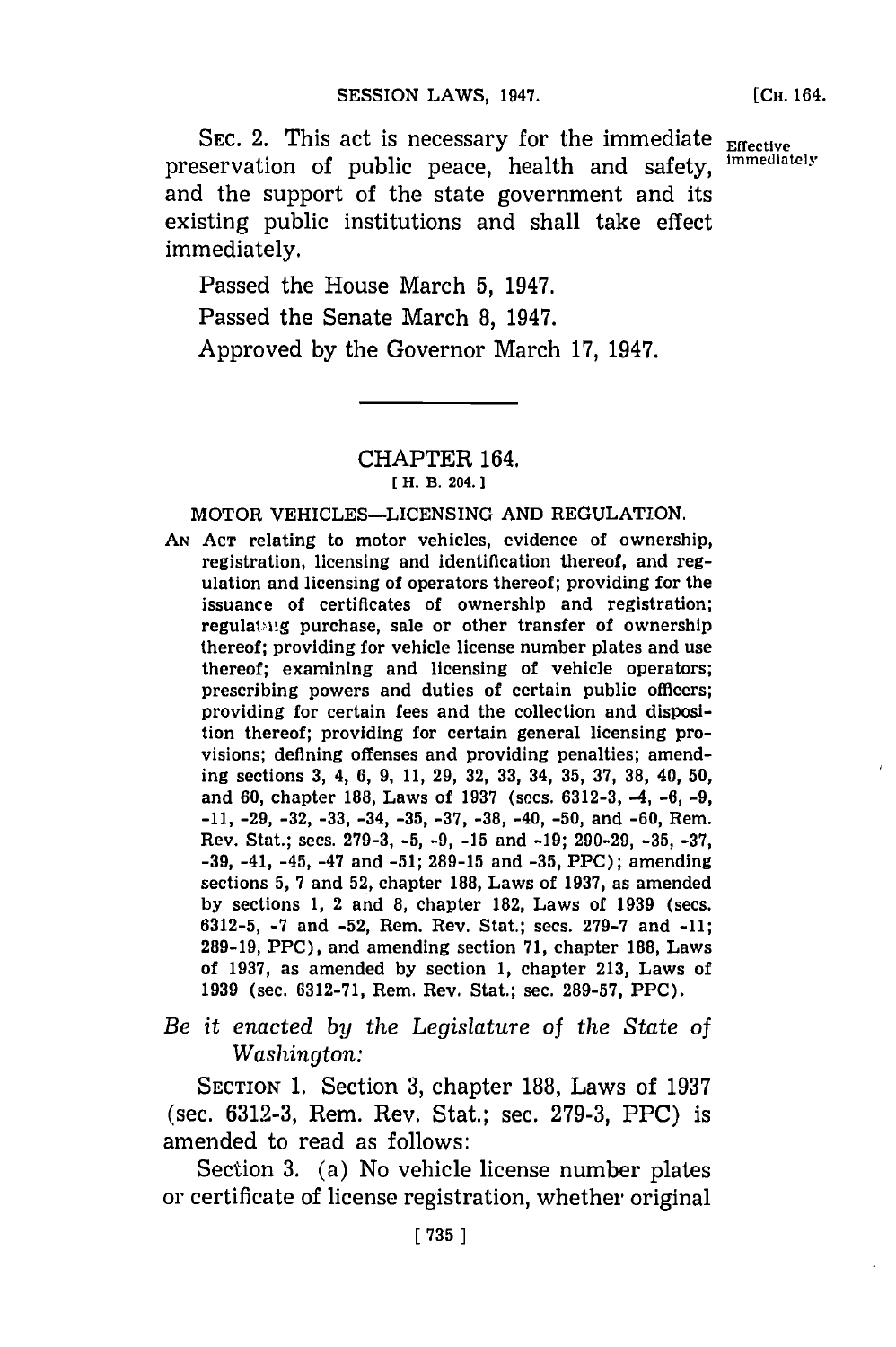#### **CH.** 164.1

SESSION LAWS, 1947.

plates and<br>certificate<br>of license

**cate.**

Issunce issues or duplicates, shall be issued or furnished **by** the Director of Licenses unless the applicant there**certificate for shall at the same time make satisfactory appli-**<br>dependent<br>upon certification for a certificate of ownership or shall present **upon certifi-** cation for a certificate of ownership or shall present **cate of ownership.** satisfactory evidence that such a certificate of ownership covering such vehicle has been previously issued;

Contents of (b) Said application for certificate of ownership<br>for certificate of shall be upon a blank form to be furnished by the shall be upon a blank form to be furnished by the Director of Licenses and shall contain:

**Description. (1) A** full description of the vehicle, which said description shall contain the manufacturer's serial number if it be a trailer, the motor number or proper identification number if it be a motor vehicle, and any distinguishing marks of identification;

**Character of** (2) **A** statement of the nature and character of **ownership.** the applicant's ownership, and the character of any and all encumbrances other than statutory liens upon said vehicle;

Other (3) Such other information as the Director of **information.** Licenses may require: *Provided,* The Director of Licenses may in any instance, in addition to 'the information required on said application, require **Examination** additional information and a physical examination of the vehicle or of any class of vehicles, or either;

**Application** (c) Such application shall be subscribed **by** the **must be notarized,** applicant and be sworn to **by** him before a notary public or other officer authorized **by** law to take acknowledgments of deeds, or other person authorized **by** the Director of Licenses to certify to the signature of the applicant upon such application;

Accom-<br>
panied by fee (d) Such application accompanied by a draft,<br>
and last<br>
certificate. **panted by companied by a draft**,<br>
certificate. **and last** money order or certified bank check for fifty cents  $(50<sub>c</sub>)$ , (together with the last preceding certificates or other satisfactory evidence of ownership), shall be forwarded to the Director of Licenses;

Fee for **Fee for** (e) The fee for each original certificate of own-<br>
each original ership shall be fifty cents (50¢) and shall be in adership shall be fifty cents  $(50¢)$  and shall be in addition to any other fee for the license registration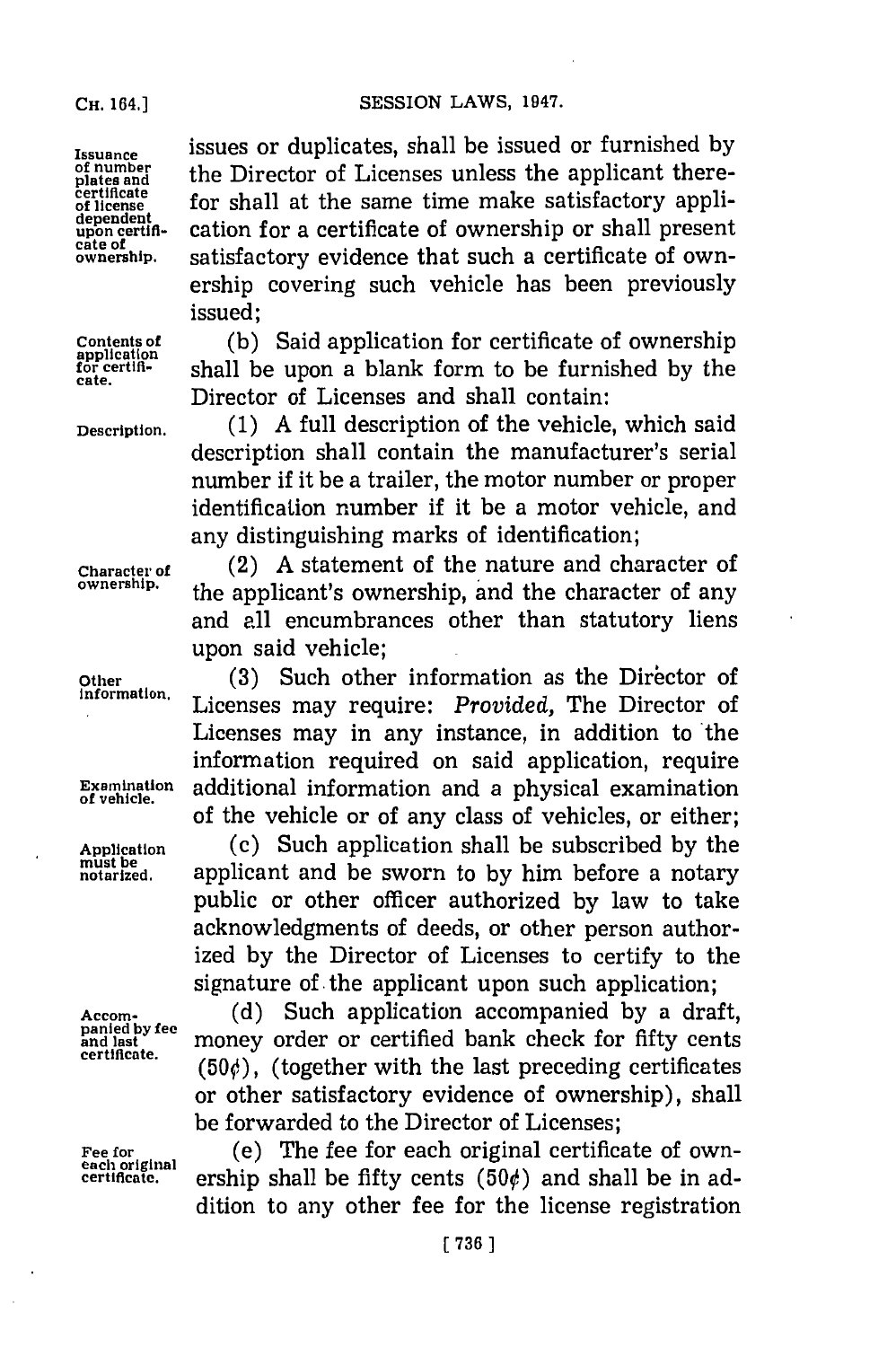of such vehicle. Said certificate of ownership shall not be required to be renewed annually, or at any other time, except as **by** law provided.

**SEC.** 2. Section 4, chapter **188,** Laws of **1937** (sec. 6312-4, Rem. Rev. Stat.; sec. **279-5,** PPC) is amended to read as follows:

**Section 4.** (a) The Director of Licenses, if sat- Issuance of isfied from the statements upon said application that **of onership** the applicant is the legal owner of the vehicle or  $\frac{and \, 10}{10}$ otherwise entitled to have the certificate of ownership thereof in his name, shall thereupon issue an appropriate certificate of ownership, over his signature, authenticated **by** seal, and a new certificate of license registration if certificate of license registration is required;

**I(b)** Both the certificate of ownership and the **Contents of** certificate of license registration shall contain upon the face thereof, the date of issue, the registration number assigned to the registered owner and to the vehicle, the name and address of the registered owner and legal owner, the motor number or proper identification number, if the certificate be for a motor vehicle, or the serial number, if the certificate be for a trailer, and such other description of the vehicle and facts as the Director of Licenses shall require;

**(c)** The reverse side of the certificate of own- **Forms for** ership only shall contain forms for assignment and notice to the Director of Licenses of a transfer of the ownership or interest of the registered owner and legal owner. **A** blank space shall be provided on the face of the certificate of license registration for the signature of the registered owner;

**(d)** Upon issuance of the certificate of license **Delivery** registration and certificate of ownership and upon **and legal** any reissue of same, the Director of Licenses shall owners. deliver the certificate of license registration to the registered owner and the certificate of ownership to

**assignment**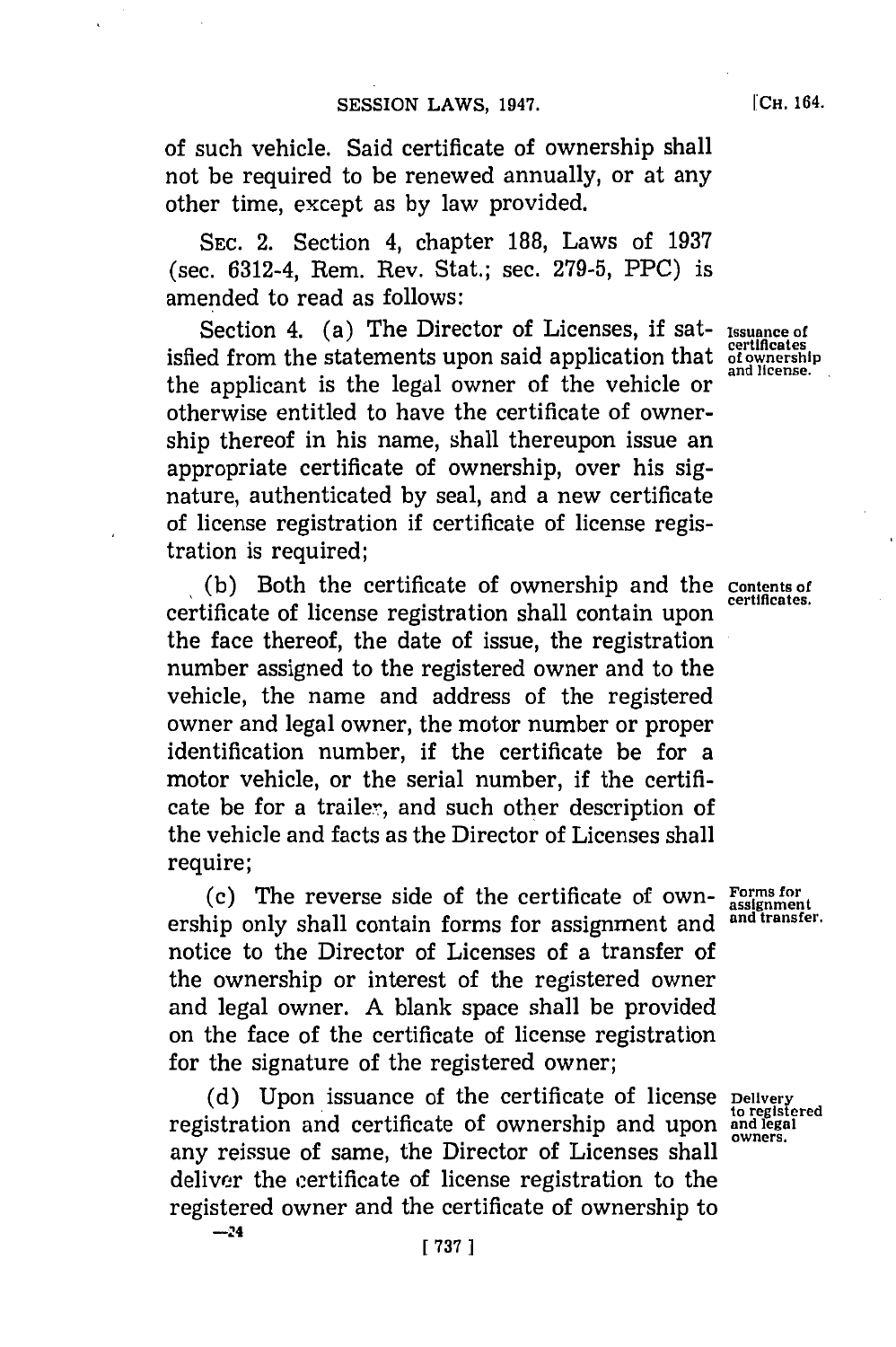the legal owner, or both to the person who is both the registered owner and legal owner.

**. SEC. 3.** Section **5,** chapter **188,** Laws of **1937,** as amended **by** section **1,** chapter **182,** Laws of **1939** (sec. **6312-5,** Rem. Rev. Stat.; sec. **279-7,** PPC) is amended to read as follows:

**Aplication** Section **5.** (a) Before the Director of Licenses for assign-<br>ment of **included** shall issue a certificate of ownership, or reissue such<br>special **special number,** a certificate, covering any vehicle, the motor number of which, in case of a motor vehicle, or the serial number of which, in case of a trailer, has been altered, removed, obliterated, defaced, omitted or is otherwise absent, the registered owner of such vehicle shall be required to file an application with the Director of Licenses, accompanied **by** a fee of Fee.  $\qquad$  fifty cents  $(50¢)$ , upon a form provided, and containing such facts and information as shall be required **by** the Director of Licenses for the assignment of a special number for such vehicle. Upon receipt of such application, the Director of Licenses, if he is satisfied such applicant is entitled to the assignment of a motor number, identification number, or serial number, as the case may be, shall designate a special motor number, identification number, or serial number, as the case may be, together with a symbol indicative of this state, for such vehicle, which symbol followed **by** such number shall be noted upon the application therefor, and likewise upon a suitable record of the authorization of the use thereof, to be kept **by** and in the office of the Director of Licenses. The applicant for such assignment of number shall be, in case of a motor vehicle, promptly notified of the number assigned and the symbol to be prefixed thereto, and such applicant shall thereupon cause such symbol and 'motor number or identification number to be pressed or cut in a conspicuous position upon the motor, if the assigned number is a motor number, or frame or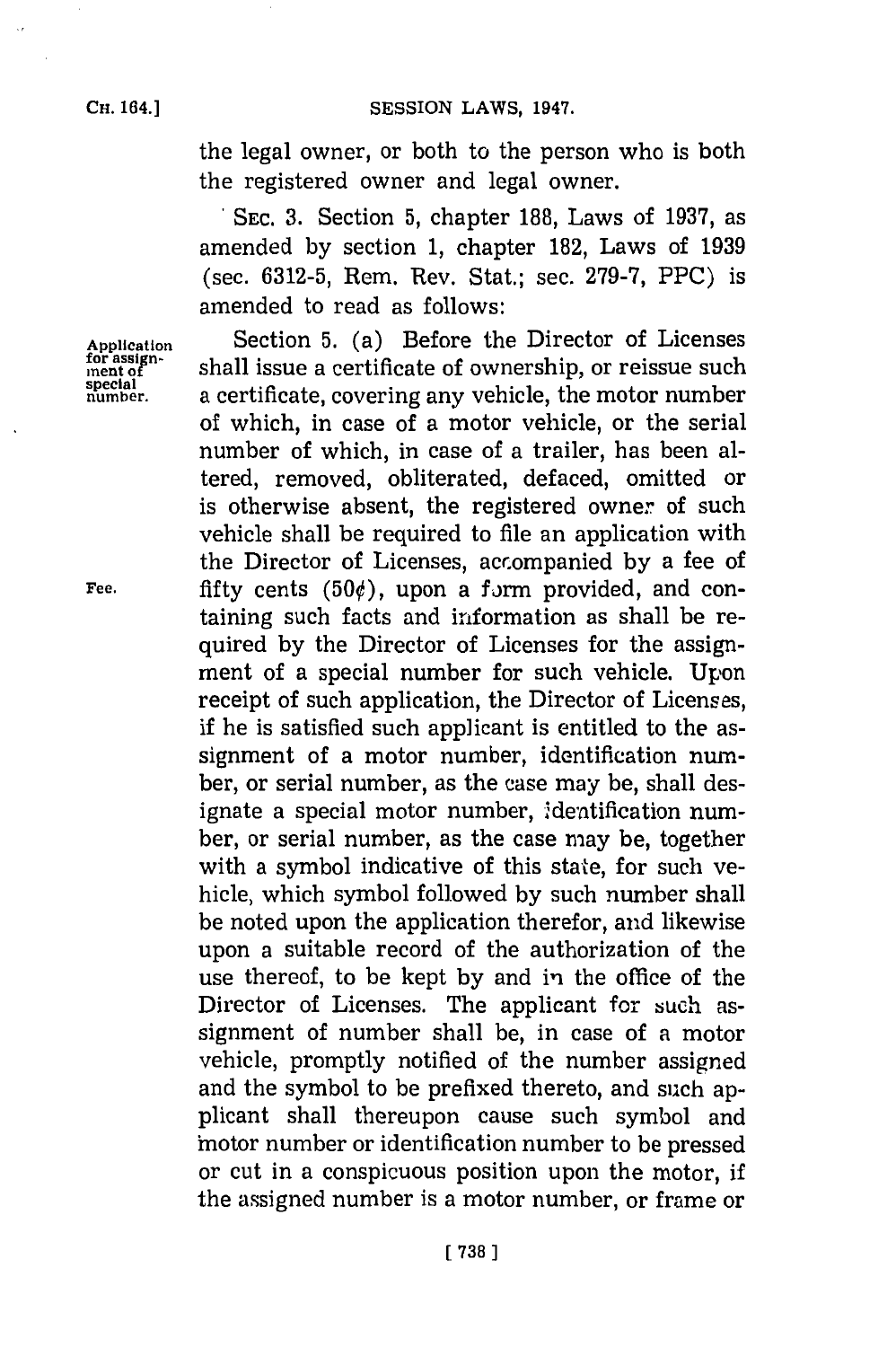**[CH.** 164.

other permanent part of the said motor vehicle, if the number assigned is an identification number; the applicant for such assignment of number shall be, in case of a trailer, assigned a proper identification number, which number shall be placed or stamped in a conspicuous position upon the outside of such trailer in such manner and form as may be prescribed **by** the Director of Licenses. Upon receipt **by** the Director of Licenses of a certificate **by** an officer of the Washington State Patrol, or other person authorized **by** thc Director of Licenses, that he has inspected such vehicle and that the motor number or identificaticn number, together with the symbol so assigned, or the special serial number plate, as the case may be, have been legally pressed or cut in a conspicuous position upon the motor of the vehicle or upon the most permanent part of the motor vehicle most readily accessible for inspection. or stamped or securely attached in a conspicuous position upon the outside of the trailer, as the case may be, accompanied **by** an application for a certificate of ownership or application for reissue of such certificate and the required fee therefor, the Director of Licenses shall be and he hereby is authorized to use such number and such symbol as the numerical identification marks for such vehicle in any certificate of license registration or certificate of ownership he may thereafter issue covering such vehicles;

(b) Upon the destruction of any vehicle cov- Destruction ered by certificate of license registration and ownership, it shall be the duty of the registered owner and of the legal owner, to forthwith and within five **(5)** days thereafter forward and surrender such certificates, together with the vehicle license plates therefor if available, to the Uirector of Licenses, together with a statement of the reason for such surrender and the time and place of destruction. Failure to notify the Director of Licenses, or the posses-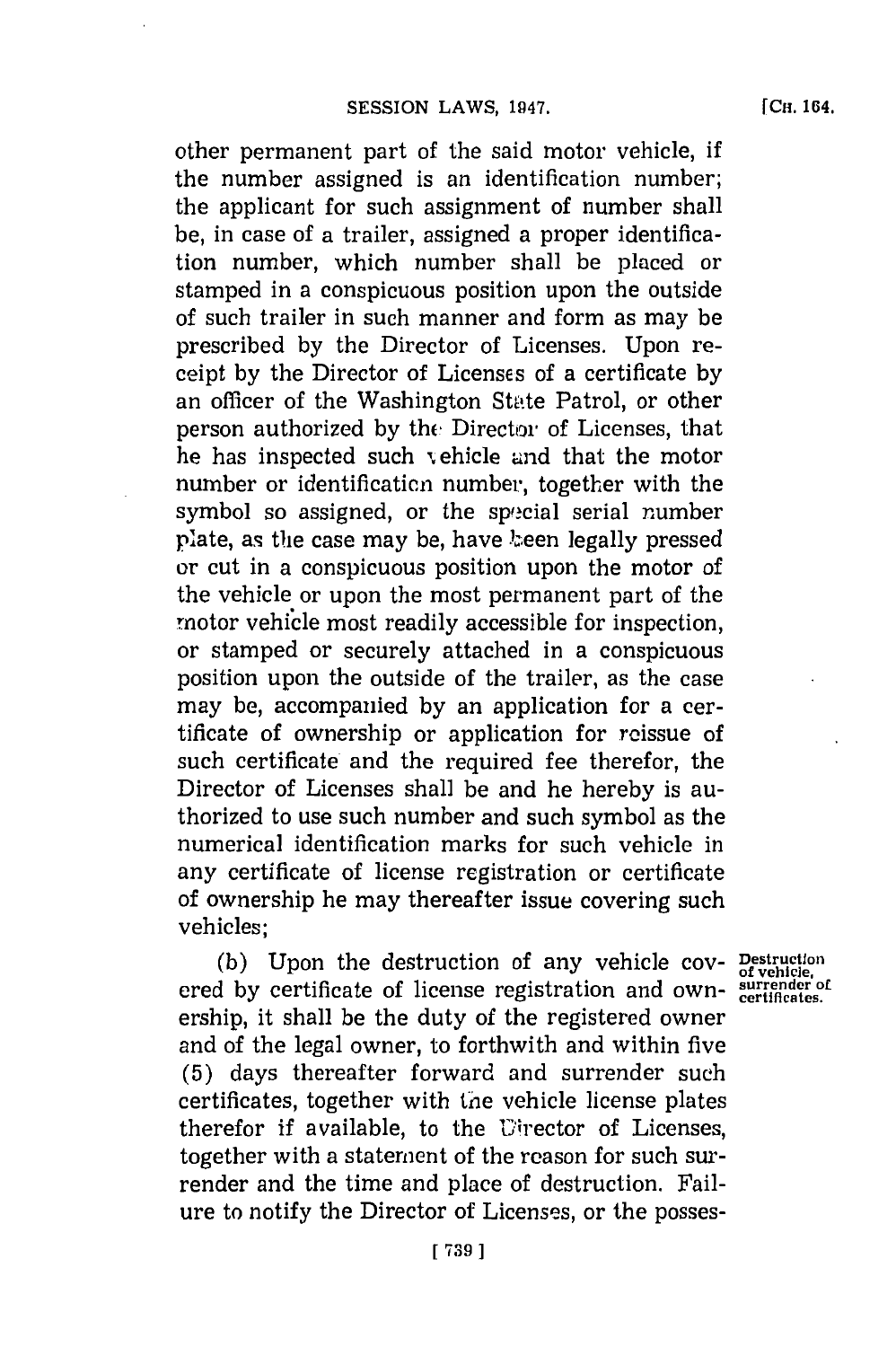### **Cit 64.]SESSION LAWS, 1947.**

 $\bar{z}$  .

**CH.** 164.]

×,

sion **by** any person of any such certificate of a **Violation.** vehicle so destroyed, after five **(5)** days following such destruction, shall be prima facie evidence of the violation of the provisions of this chapter and shall constitute a gross misdemeanor;

**Installation** (c) Any person holding the certificate of li-<br>motor. <br>cense registration to a vehicle in which there has been installed a new or different motor than that with which the same was issued certificates of ownership and license registration shall forthwith and **Surrender of** within five **(5)** days after such installation forward **certificate.** and surrender such certificates to the Director of Licenses, together with an application for issue of corrected certificates of ownership and license registration and a fee of fifty cents  $(50¢)$ , and a statement of the disposition which was made of the former motor. The possession **by** any person of any such certificates of a vehicle in which a new or different motor has been installed, after five **(5)** days following such installation, shall be prima facie evidence of the violation of the provisions of this chapter and shall constitute a misdemeanor;

Removal (d) Whenever the motor or motor block carry-<br>of portion of **EXECUTE:** ing the identification number is removed from any ing number<br>Ing number<br>thereof, **including motor vehicle and the vehicle has not been destroyed** or dismantled in such a manner as to come under the provisions of subsection **(b)** above, and there has been issued and is outstanding a certificate of ownership for such vehicle, the registered owner or vehicle dealer having possession of such vehicle shall, within a period of five **(5)** days after the removal thereof, notify the Director of Licenses in writing on forms to be prescribed **by** the Director of Licenses and furnished for that purpose, the description of the vehicle from which such motor or motor block has been removed, the date of the removal thereof, and the name and address of the purchaser or holder thereof, or in the event the motor or motor block is not in a condition to be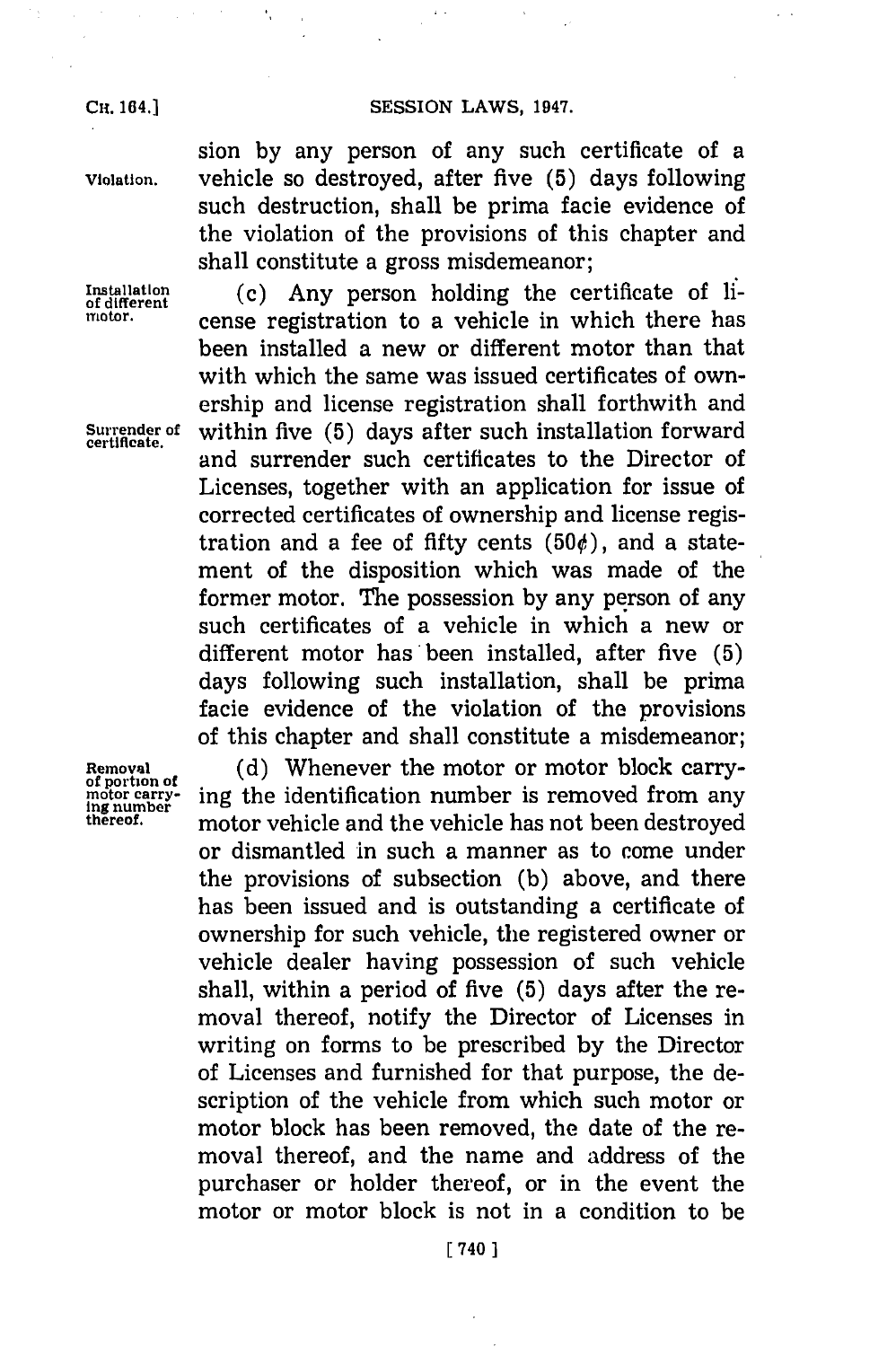used in a motor vehicle, the disposition made thereof. It shall be unlawful for any dealer or registered owner to fail, neglect or refuse to comply with the provisions of this subsection.

Src. 4. Section **6,** chapter **188,** Laws of **1937** (sec. **A:)312-6,** Rem. Rev. Stat.; sec. **279-9,** PPC) is amended to read as follows:

Section 6. (a) In the event of the sale or other **Sale or transfer** of transfer to a new registered owner of any vehicle **vehicles** for which a certificate of ownership and a certifi- **certificate.** cate of license registration have been issued, the registered and legal owners shall endorse upon the back of the certificate of 'ownership an assignment thereof in form printed thereon, and deliver the same to the purchaser or transferee at the time of the delivery to him of the said vehicle;

(b) The purchaser or transferee, unless such Application person is a dealer, shall within thirty (30) days thereafter apply to the Director of Licenses or his duly authorized agent for the reissue of such certificate of ownership and transfer of license registration. Such application shall be made on forms prescribed **by** the Director of Licenses and accompanied **by** a fee of one dollar **(\$1).** Upon receipt of **Fee.** such application, accompanied **by** the endorsed certificate of ownership and such other documentary evidence as is deemed necessary, the Director of Issuance Licenses shall, if application is in order and if all **certificate**. provisions relating to certificates of ownership and license registration have been complied with, issue a new certificate of ownership and new certificate of license registration as in the case of an original issue and shall transmit the. fees together with an itemized detailed report to the State Treasurer, to be deposited in the motor vehicle fund. If the purchaser or transferee fails or neglects to transfer said certificate of ownership and license registration within thirty **(30)** days after date of delivery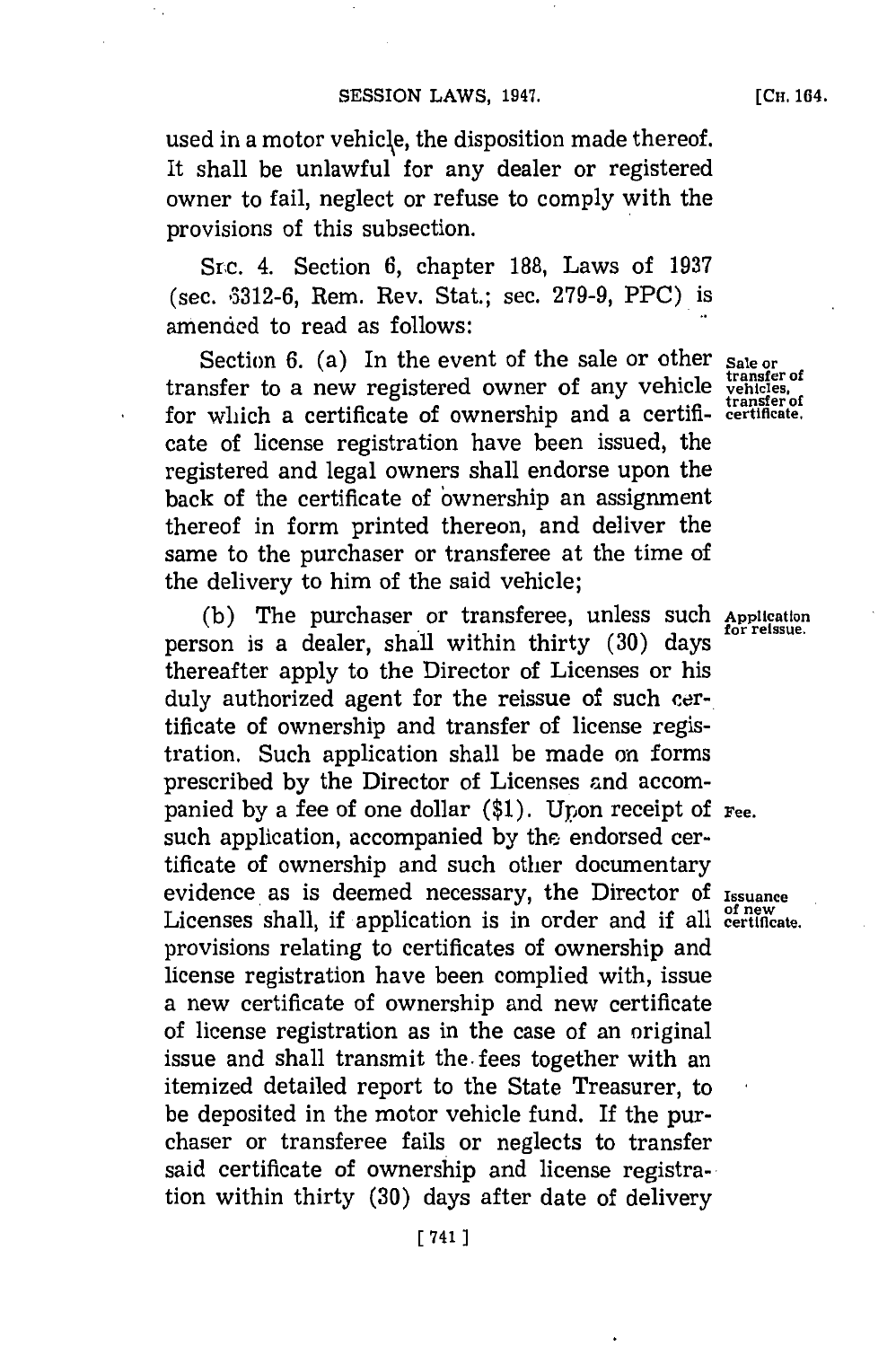**CH.** 164.]

**Penalty.** of the vehicle to the purchaser, he shall be assessed a penalty of one dollar **(\$1):** *Provided,* That the penalty shall not apply to a registered dealer who has purchased the vehicle for the purpose of resale;

**Dealer as (c)** If the purchaser or transferee be a dealer **purchaser,** he shall, on selling ur otherwise disposing of said vehicle, execute and deliver to the purchaser thereof a conveyance or assignment in such form as the Director of Licenses shall prescribe, to which shall be attached the assigned certificates of ownership and license registration received **by** such dealer. Thereupon the purchaser of said vehicle from such dealer shall apply, for the issuance of new certificates of ownership and license registration;

**Record titles. (d)** Certificates of ownership when assigned and returned to the Director of Licenses, together with subsequently assigned reissues thereof, shall be retained **by** the Director of Licenses and appropriately filed and indexed so that at all times it will be possible to trace ownership to the vehicle designated therein: *Provided,* When the ownership of any vehicle shall pass **by** operation of law, the person thus acquiring ownership of such shall upon furnishing satisfactory proof to the Director of Licenses of his ownership, procure issuance of a certificate of ownership to said vehicle, regardless of whether a certificate of ownership has ever been Motices to **issued:** *Provided, further,* That in all cases of ap-<br>
and legal plication for reissue of certificates of ownership or<br>
application certificates of license registration, or either, by<br>
for reissue. *f* certificates of license registration, or either, by reason of transfer of legal ownership or registered ownership **by** operation of law, it shall be the duty of **-**the Director of Licenses to give written notice thereof to both the legal owner and registered owner, **by** mail, postage prepaid, at his or their last given address, which notice shall require the surrender of certificates of ownership or license registration, or both, within ten days from the date of posting of such letter. In the event that such certificates or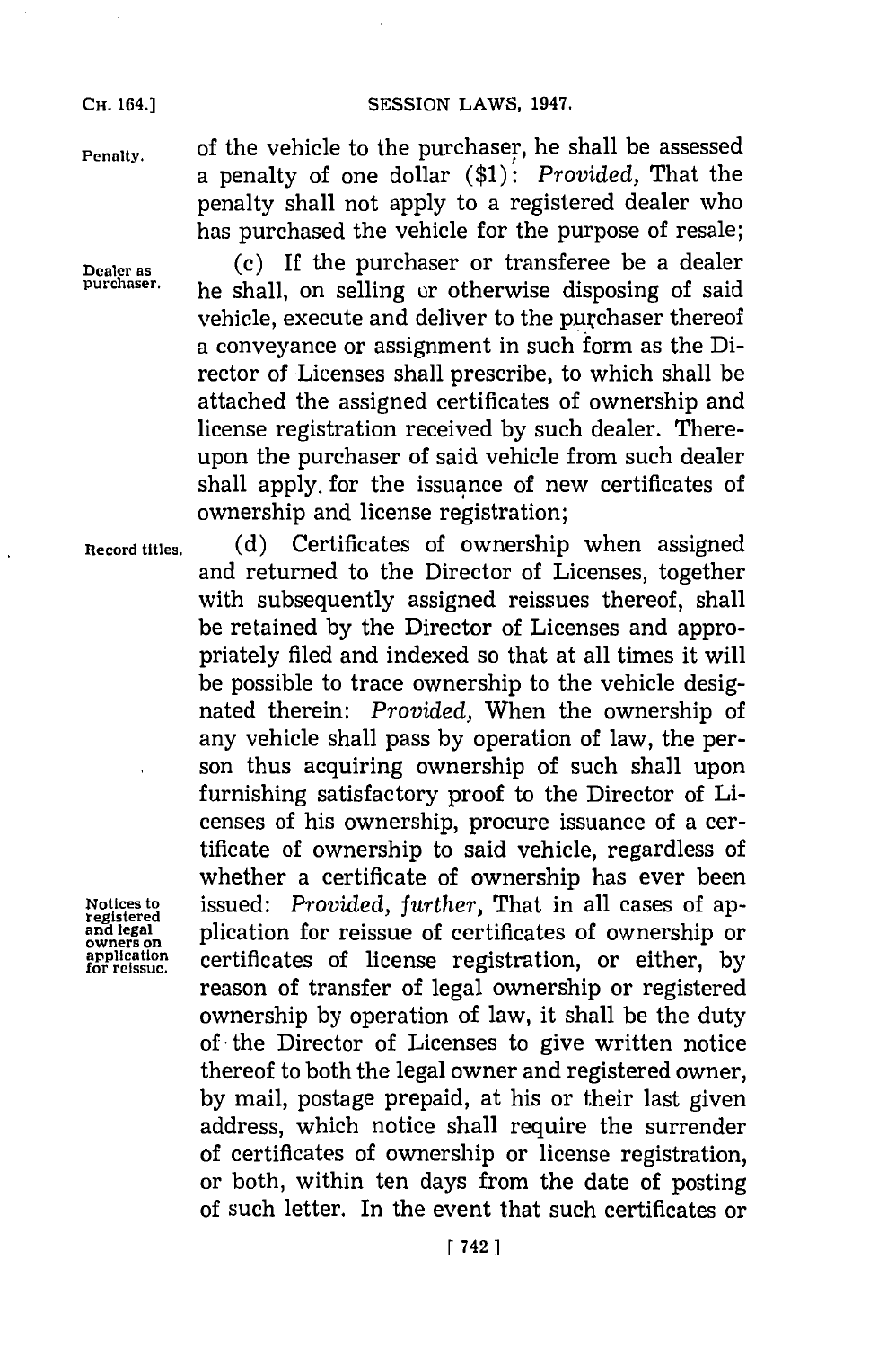either of such certificates shall not have been surrendered to the Director of Licenses within ten days from and after the date of posting of notice therefor, such certificates or either of them shall become void and the Director of Licenses shall pass upon such application without regard for such outstanding certificates or either of them, unless restrained from so doing;

(e) In case of dealers in vehicles, including man- **Dealers and rnanu**ufacturers who sell to other than dealers, a separate **facturers.** certificate of ownership, either of such dealer's immediate vendor properly assigned or of the dealer himself, shall be required covering each used vehicle kept in his pos session;

(.)Whe'iever application shall be made to the **Certficates** Director of Licenses by a new legal or registered withheld<br>owner of a vehicle and the applicant is unable to present the certificate of ownership or license registration previously issued for such vehicle for the reason of same being unlawfully withheld **by** one in possession or otherwise not available, the Director of Licenses is hereby authorized to receive such application and to examine into the circumstances of the case and may require filing of affidavits or other information, and when the Director of Licenses is satisfied that the applicant is entitled thereto he is hereby authorized to transfer such vehicle or reregister such vehicle and issue new certificates for said vehicle to the person found to be entitled thereto: *Provided,* The required fee has been previously paid to the Director of Licenses;

**(g)** If the Director of Licenses shall determine **Refsal to** at any time that the applicant for the certificate of **certificates.** ownership or for the certificate of license registration of a vehicle is not entitled thereto, he may refuse to issue such certificate or to license such vehicle and may, for a like reason and after notice and in the exercise of discretion, cancel license registration al-<br>ready acquired ar any outstanding contification on potice. ready acquired or any outstanding certificate of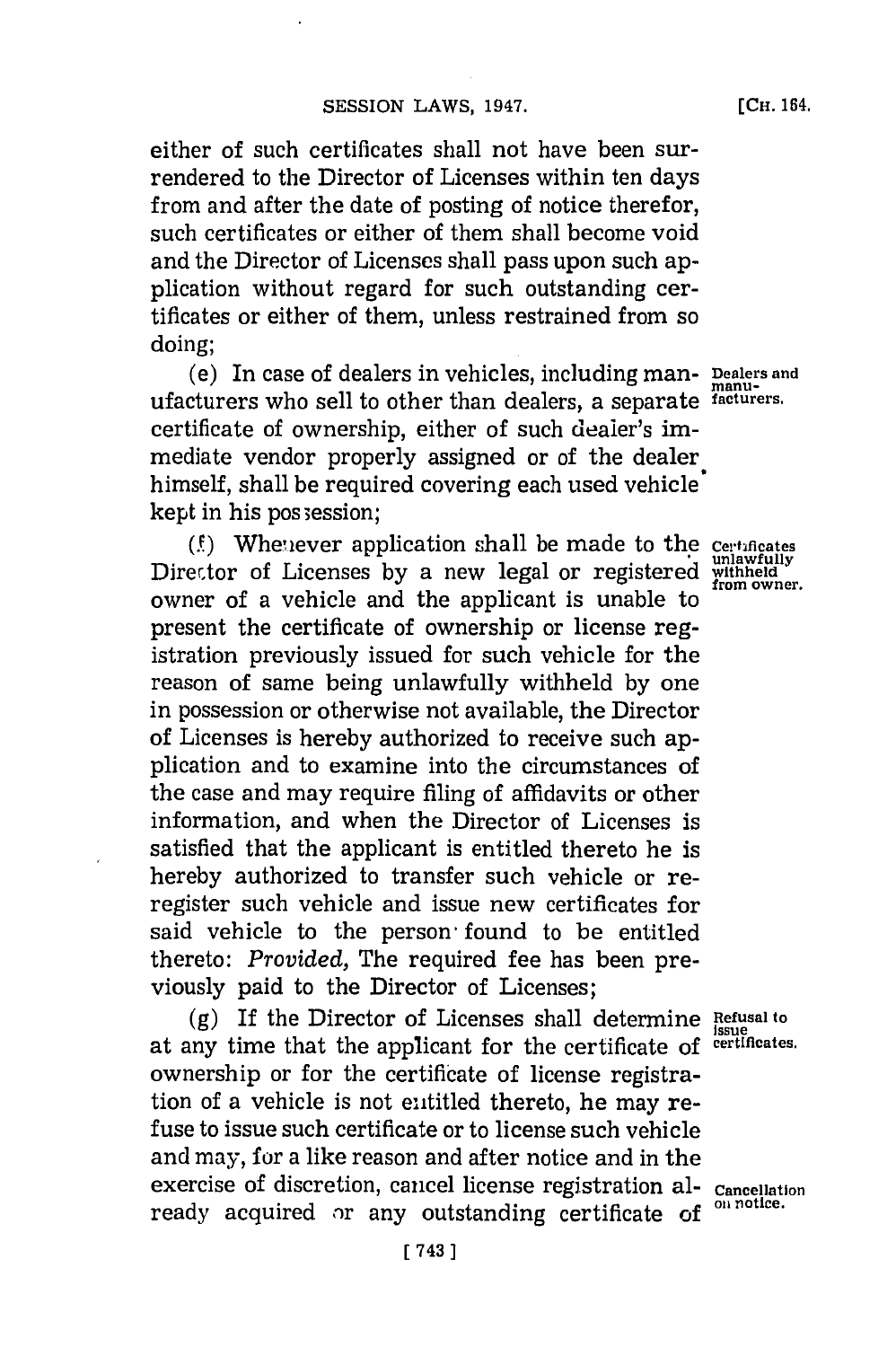Unlawful to OWNership. Said notice shall be served in person<br>operate or by registered mail. It shall then be unlawful for<br>certificate. **operat** or **by** registered mail. It shall then be unlawful for any person to remove, drive, or operate such vehicle until proper certificate of ownership or license registration has been issued and any person removing, driving or operating such vehicle after the refusal to issue certificates or the revocation of such certificate shall be guilty of a gross misdemeanor.

> **SEC. 5.** Section **7,** chapter **188,** Laws of **1937,** as amended **by** section 2, chapter **182,** Laws of **1939** (sec. **631",-7,** Rem. Rev. Stat.; sec. **279-11,** PPC) is amended to read as follows:

Vehicles **Section 7.** If, after a certificate of ownership is mortgaged. issued, a mortgage is placed on the vehicle described in the certificate of ownership, the registered owner shall, within ten days thereafter, present his application to the Director of Licenses, signed **by** the mortgagee, to which shall be attached the certificate of license registration and the certificate of ownership last issued covering said vehicle, which application shall be upon a form provided **by** the Director of Licenses and shall be accompanied **by** a **Fee,** money order, bank draft or certified bank check for a fee of fifty cents  $(50¢)$ . The Director of Licenses, if he is satisfied that there should be a reissue of said certificates, shall note such change upon his records and issue to the registered owner a new certificate of license registration and to the mortgagee a new certificate of ownership. Upon the full payment of a contract or mortgage on a vehicle, the legal owner or mbrtgagee shall assign said certificate of ownership and deliver the same to the registered owner, who shall within ten days thereafter present the said certificate of ownership and certificate of license registration to the Director of Licenses accompanied by a fee of fifty cents  $(50¢)$ together with an application for reissue thereof,

éh.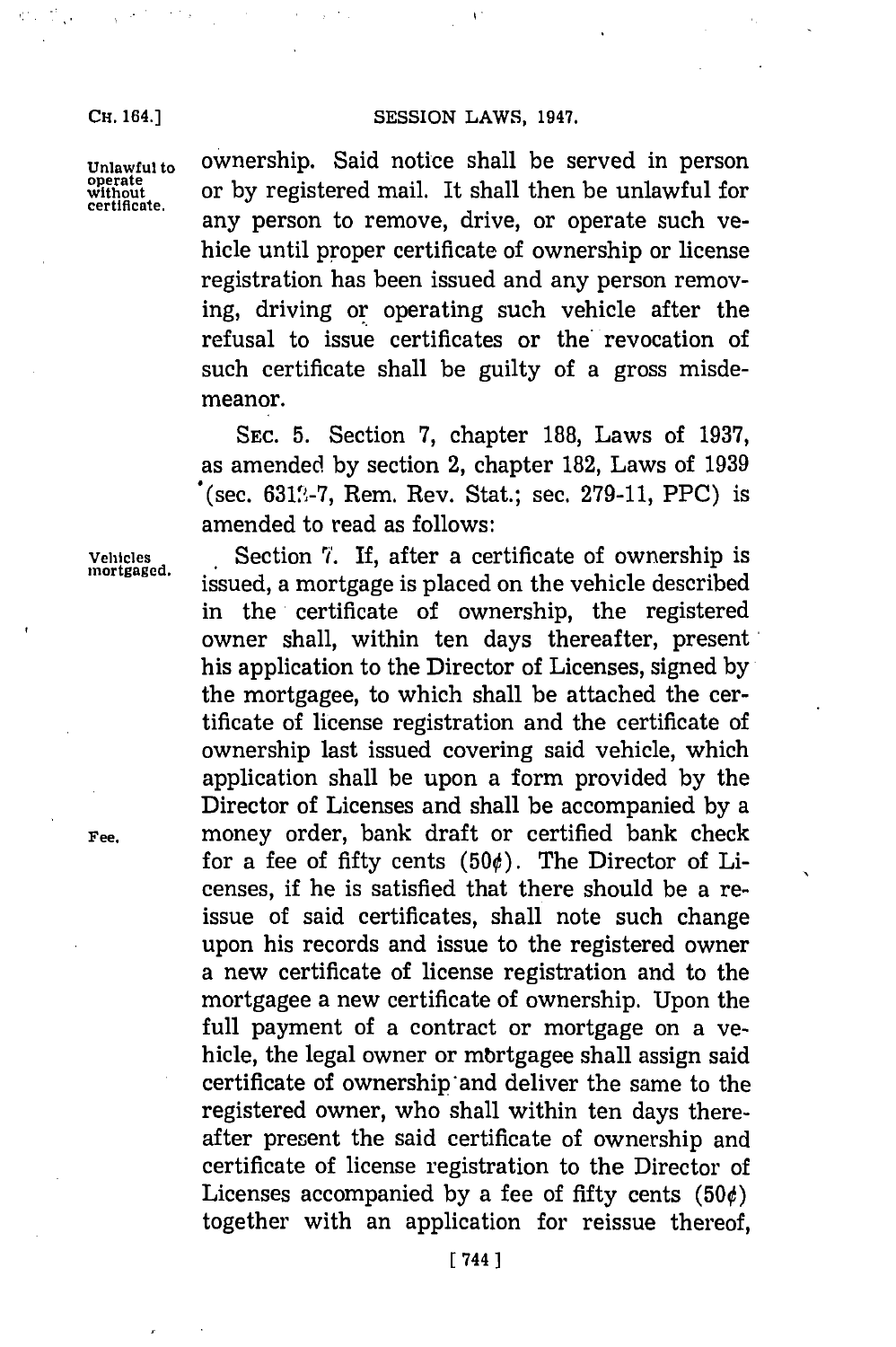**[CH.** 164.

which said application shall be handled **by** the Director of Licenses as in the case of original application for certificate of license registration and certificate of ownership. Upon the full payment of a contract or mortgage on a vehicle the legal owner or mortgagee shall immediately notify the Director of Licenses of such fact on a form to be'provided **by** the Director of Licenses therefor.

**SEC. 6.** Section **9,** chapter **188,** Laws of **1937** (sec. **6312:9,** Rem. Rev. Stat.; sec. **279-15,** PPC) is amended to read as follows:

Section **9.** In the event that any certificate **of Loss of certificate.** ownership or certificate of license registration shall be lost, mutilated or shall have become illegible, the person who is entitled thereto shall immediately file with the Director of Licenses an application for the issuance of a duplicate of such certificate, such application to be upon a form to be prescribed and furnished **by** the Director of Licenses, accompanied by a fee of fifty cents  $(50¢)$ . Upon receipt of such application and fee the Director of Licenses shall issue a "duplicate" of such certificate if the above facts have been established **by** satisfactory proof.

**SEC. 7.** Section **11,** chapter **188,** Laws of **1937** (sec. **6312-11,** Rem. Rev. Stat.; sec. **279-19,** PPC) is amended to read as follows:

Section **11.** The Director of Licenses, or his **credit to motor** agents, shall forward all funds accruing under the **vehicle fund.** provisions of this chapter to the State Treasurer, together with a proper identifying detailed report. The State Treasurer shall credit such moneys to the motor vehicle fund, and all expenses incurred in carrying out the provisions of this chapter relating to certificates of ownership and license registration shall be paid from the motor vehicle fund as **by** appropriation provided.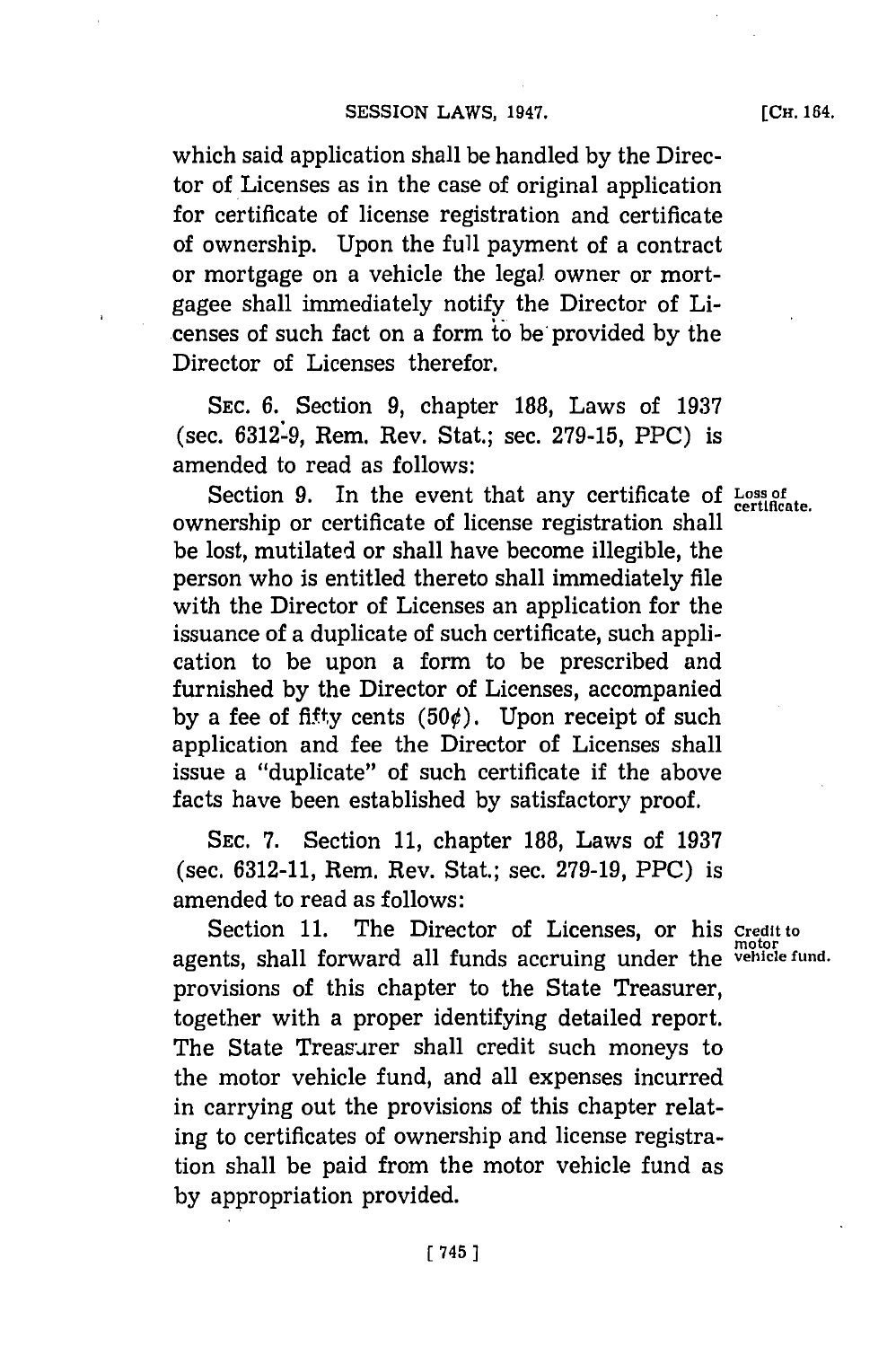**SEC. 8.** Section **29,** chapter **188,** Laws of **1937** (sec. **6312-29,** Rem. Rev. Stat.; sec. **290-29,** PPC) is amended to read as follows:

**Contents of** Section **29.** Application for original vehicle **appliCation for vehicle** license shall be made on form furnished for the purpose by the Director of Licenses. Such application shall be made **by** the owner of the vehicle or his duly authorized agent over the signature of such owner or agent, and he shall certify that the statements therein are true to the best of his knowledge. The application must show:

> **(1)** Name and address of the owner of the vehicle;

> (2) Trade name of the vehicle, model, year, type of body, the motor number or identification number thereof if such vehicle be a motor vehicle, or the serial number thereof if such vehicle be a trailer;

> **(3)** The power to be used-whether electric, steam, gas or other power;

> (4) The purpose for which said vehicle is to be used and the nature of the license required;

> **(5)** The maximum gross license for such vehicle which in case of for hire vehicles and auto stages shall be the maximum adult seating capacity thereof, exclusive of the operator, and in cases of motor trucks, trailers and semi-trailers shall be the unladen weight of such vehicle to which shall be added the maximum gross load to be carried thereon as set **by** the applicant, which maximum gross license shall in no event be less than the unladen weight thereof or more than the legal limit for such vehicle as allowed **by** law;

> **(6)** The weight of such vehicle, if it be a motor truck or trailer, which shall be the shipping weight thereof as given **by** the manufacturer thereof unless another weight is shown **by** weight slip verified **by** a certified weighmaster, which slip shall be attached to the original application;

**CH.** 164.]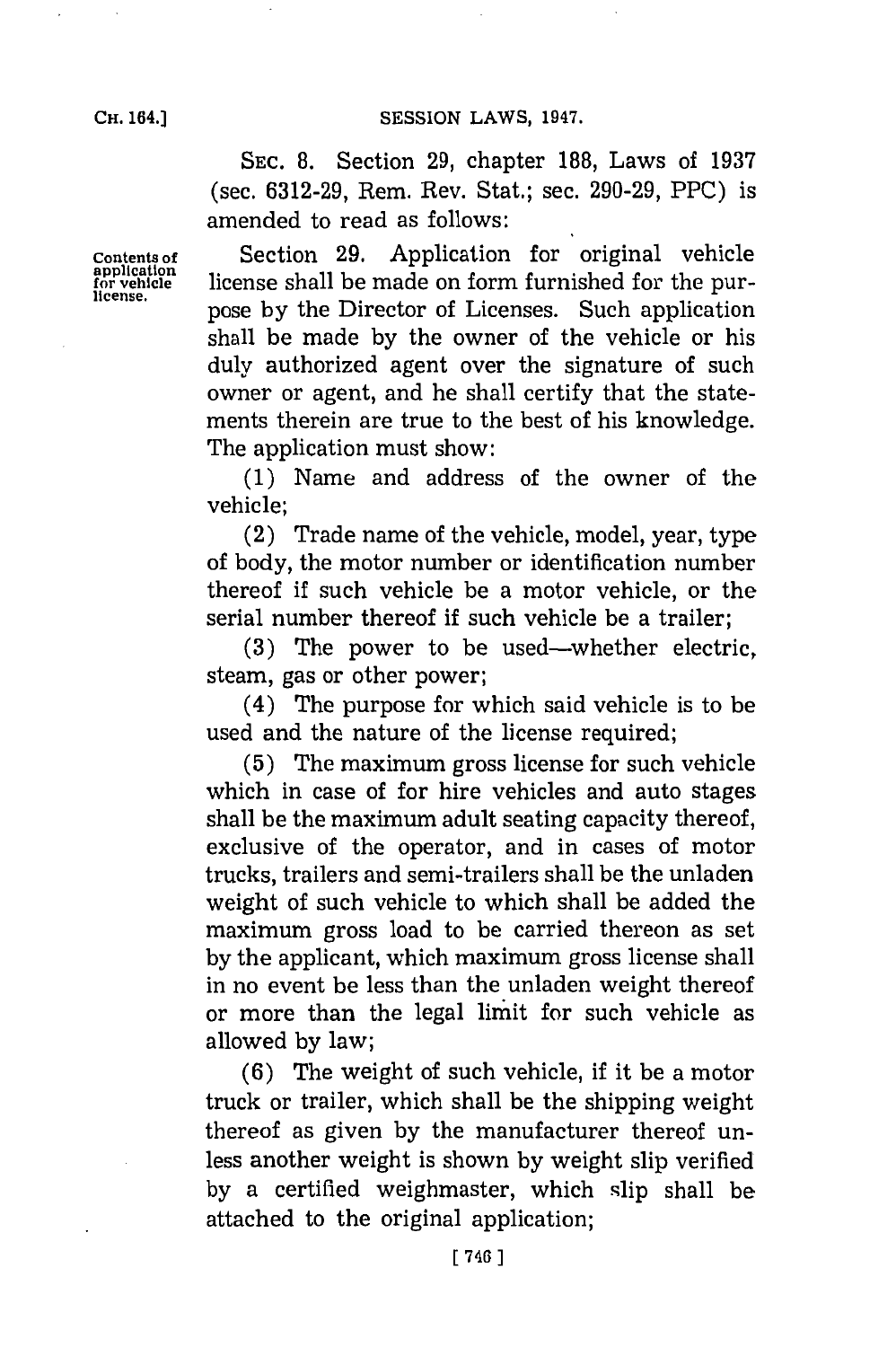**(7)** Such other information as shall be required upon such application **by** the Director of Licenses.

**SEC. 9.** Section **32,** chapter **188,** Laws of **1937** (sec. **6312-32,** Rem. Rev. Stat.; sec. **290-35,** PPC) is amended to read as follows:

Section 32. At the time application is made to **Fee for** application. the Director of Licenses, the County Auditor or other agent for the issuance of a vehicle license, or for transfer of vehicle license, change in vehicle license classification or for original or increase in vehicle gross weight license or seating capacity, the applicant shall pay to the Director of Licenses, County Auditor or other agent a fee of twenty-five cents  $(25\psi)$  for each application in addition to the license fee for such vehicle, which fee of twentyfive cents  $(25)$ , if paid to the County Auditor as agent of the Director of Licenses, shall be paid to the County Treasurer in the same manner as other fees collected **by** the County Auditor and credited to the county current expense fund. In the event that such fee is paid to another agent of the Director -of Licenses then the same shall be used **by** such agent to defray his expenses in handling the applications. **All** such filing fees collected **by** the Director of Licenses or branches of his office shall be certified to the State Treasurer and deposited to the credit of the motor vehicle fund.

**SEC. 10.** Section **33,** chapter **188,** Laws of **1937** (sec. **6312-33,** Rem. Rev. Stat.; sec. **290-37,** PPC) is -amended to read as follows:

Section **33.** Upon receipt **by** agents of the Direc- **Applications** tor of Licenses, including County Auditors, of forwarded ,original application for vehicle license accompanied **of Licenses. by** the proper fees, such agents shall, if such appli- \*cations are in proper form and accompanied **by** such information as may be required **by** the Director of Licenses, immediately forward such applications to the Director of Licenses, and shall immediately for-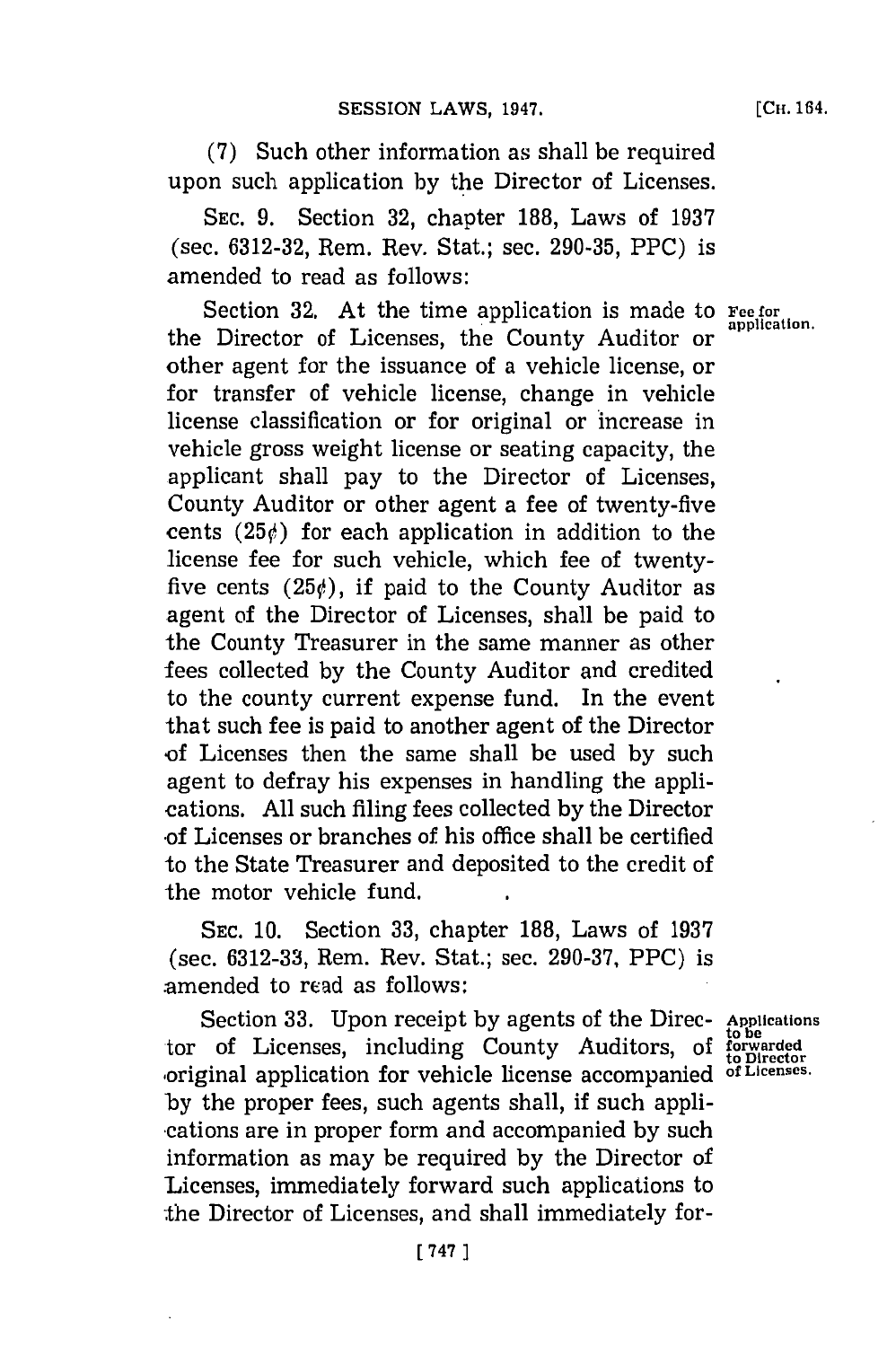**CH.** 164.)

**Treasurer.**

**Fees for-** ward such fees, together with a proper identifying warded to detailed report, to the State Treasurer. detailed report, to the State Treasurer.

> **SEC. 11.** Section 34, Chapter **188,** Laws of **1937** (sec. 6312-34, Rem. Rev. Stat.; sec. **290-39,** PPC) is amended to read as follows.

Recheck of Section 34. (a) Upon receipt of the application **application by Director**. and proper fee for original vehicle license, the Director of Licenses shall make a recheck of the same and in the event that there shall be any error in the application the same may be returned to the County Auditor or other agent to effectively secure the correction of such error and return the same corrected to the Director of Licenses.

**Renewal of (b)** Application for the renewal of a vehicle license shall be made to the Director of Licenses or his agents, including County Auditors, **by** the registered owner on a form prescribed **by** the director, accompanied **by** the certificate of registration for the last registration period in which the vehicle was registered in Washington, and the payment of such license fees and excise tax as may be required **by** law. Such application shall be handled in the same manner and the fees transmitted to the State Treasurer in the same manner as in the case of an original application.

**Penalty for** (c) If the application for renewal is not filed<br>failure to satisfact the Laurence 10th in each open a negative shall **tailure to prior to January 10th, in each year, a penalty shall** be assessed equal to the basic fee charged for the original license, which in no instance shall be more than three dollars **(\$3),** unless the applicant can furnish an affidavit certifying that the vehicle has not been operated in this state since the expiration date of the last license issued in this state; or that the vehicle has been stolen or embezzled: *Provided,* That this penalty shall not apply to vehicles that at the expiration date were held for sale **by** a registered dealer.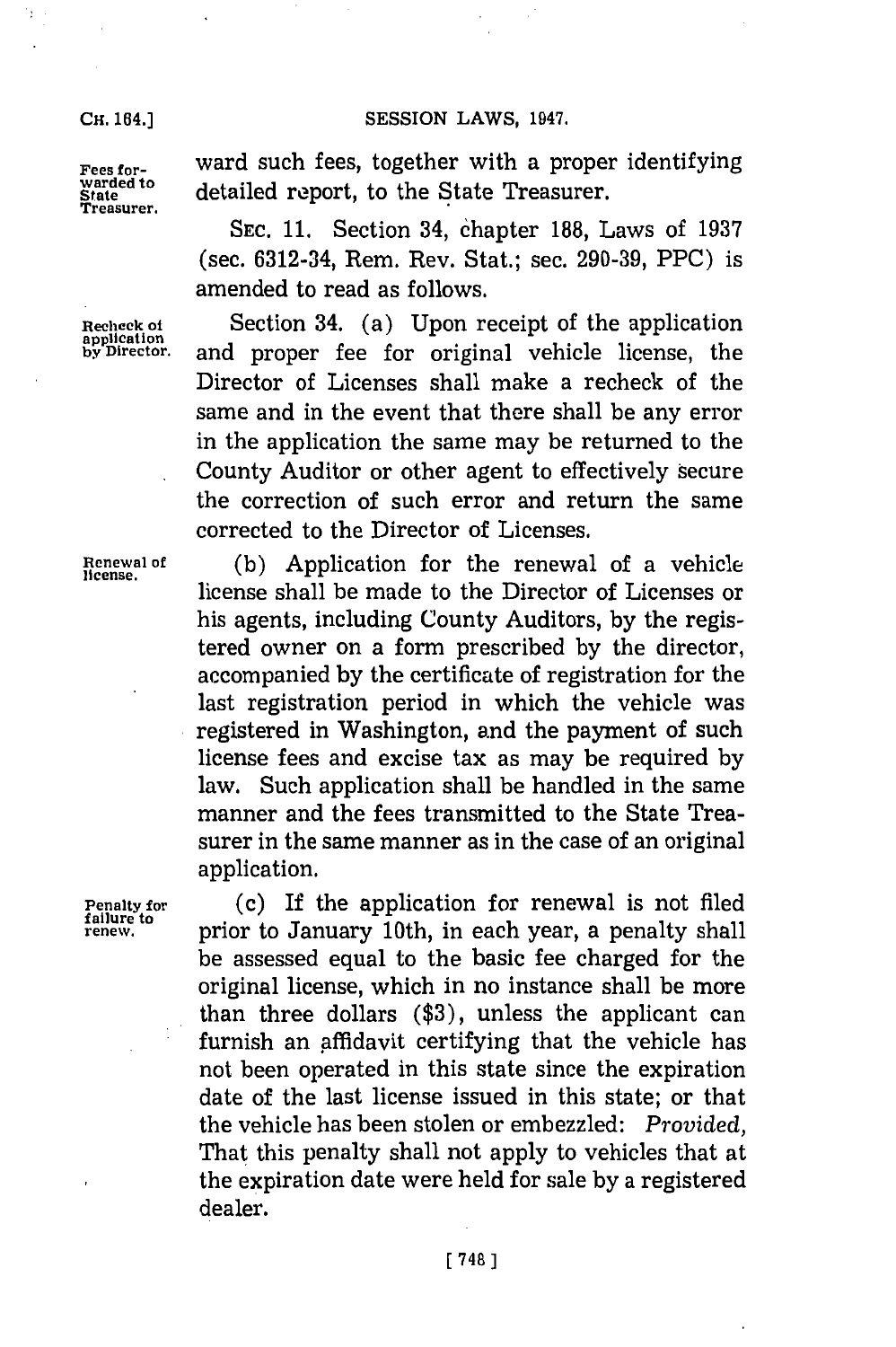**SEC.** 12. Section **35,** chapter **188,** Laws of **1937** (sec. **6312-35,** Rem. Rev. Stat.; sec. 290-41, PPC) is amended to read as follows:

Section **35.** Such vehicle license and vehicle **issue of** license number plates may be issued for the ensuing calendar year on and after the fifteenth day of November preceding and may be used and displayed **Period for use and** from the date of issue until December 31st of the **display.** succeeding calendar year for which the same is issued.

**SEC. 13.** Section **37,** chapter **188,** Laws of **1937** (sec. **6312-37,** Rem. Rev. Stat.; sec. 290-45, PPC) is amended to read as follows:

Section **37.** Upon the loss, defacement, or de- **Loss of** struction of both of the vehicle license number plates issued upon any vehicle or where they have become so illegible or in such a condition as to be difficult to distinguish, the owner of such vehicle shall make application for new vehicle license number plates upon a form furnished **by** the Director of Licenses, upon which form it shall be required that the owner shall, in addition to other requirements, make a complete statement as to the cause of the loss, defacement or destruction of such original vehicle license number plates, which statement shall be subscribed and sworn to before a notary public or other person authorized to certify to statements upon vehicle license applications. 'Such application shall be filed with the Director of Licenses or his authorized agent, accompanied **by** the certificate of license registration of such vehicle and a fee in the same amount as upon the original application for vehicle license, whereupon the Director of Licenses, or his authorized agent, shall issue new vehicle license number plates to such applicant. Upon the loss, defacement or destruction of one of the vehicle license number plates issued for any vehicle, application shall be made on a form provided **by** the Director of Licenses and in the same manner as

**[CH.** 164.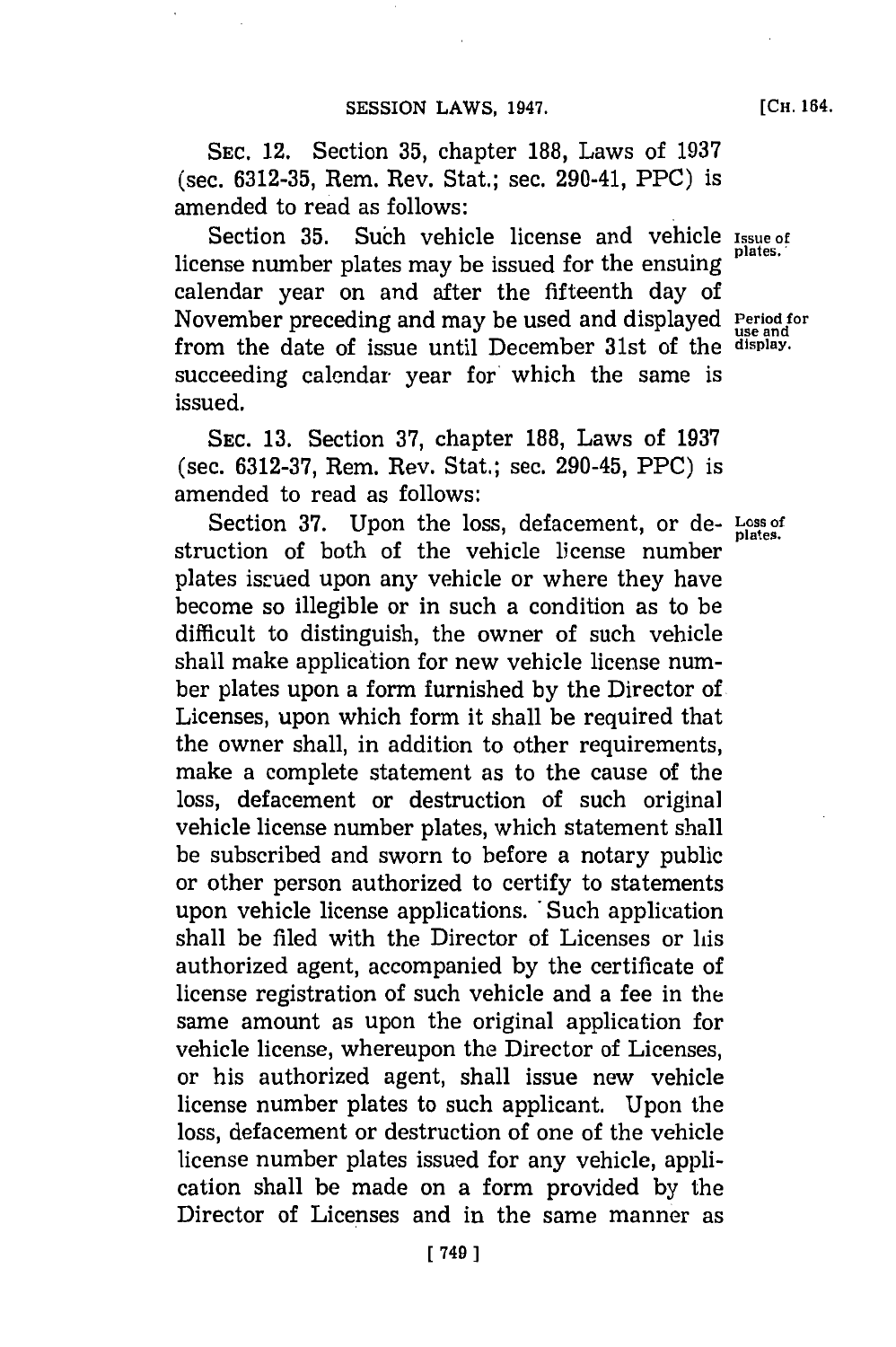above prescribed, except that the same shall be accompanied **by** a fee of one dollar **(\$1).** Where-Fee. **upon the Director of Licenses shall issue to the** applicant a duplicate vehicle license number plate of the one lost, defaced or destroyed.

> **SEC.** 14. Section **38,** chapter **188,** Laws of **1937** (sec. **6312-38,** Rem. Rev. Stat.; sec. 290-47, PPC) is amended to read as follows:

**Destruction,** Section **38.** In case of loss or destruction, sale or loss, sale of<br>stage, truck, transfer of any for hire vehicle, auto stage, motor truck, trailer, or semi-trailer, the registered owner thereof may retain the right to the load license or seat license to apply in licensing such vehicle as may be procured in replacement thereof and in any case **Load or of sale or transfer where load or seat license has not** scat license. been assigned on the certificate of license registration it will be presumed that the same was intended to be retained **by** the previous registered owner thereof. Whenever during the calendar year any **chiange in** vehicle has been so altered as to change its license classification, in such a manner that the vehicle license number plates arc rendered improper therefor, the current vehicle license number plates shall be surrendered to the Director of Licenses and new and proper vehicle license number plates issued on application therefor accompanied **by** a fee therefor **Fee,** in the amount of one dollar **(\$1),** in addition to any other or different charge **by** reason of licensing under a new classification. Such application shall **be** on forms prescribed **by** the Director of Licenses and forwarded with proper fee to his office or the office of his duly authorized agent.

> **SEC. 15.** Section 40, chapter **188,** Laws of **1937** (sec. 6312-40, Rem. Rev. Stat.; sec. **290-51,** PPC) is amended to read as follows:

> Section 40. **All** fees received **by** the Director of Licenses or his agents, including County Auditors, for vehicle licenses under the provisions of this

**loss, sale of**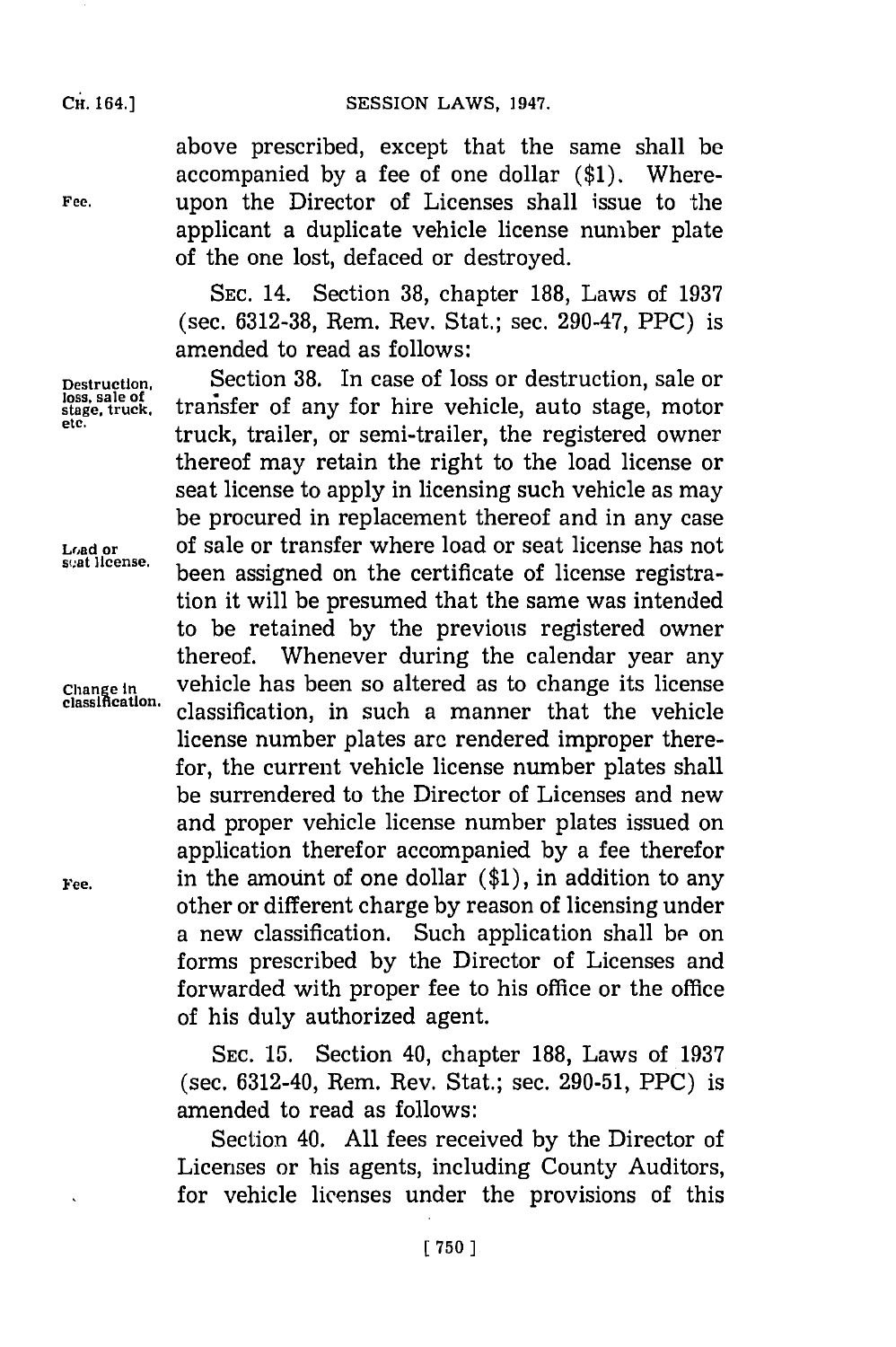chapter shall be forwarded to the State Treasurer, **rees** chapter share by a proper identifying, detailed re- **deposited** in accompanied by a proper identifying, detailed report, and deposited by him to the credit of the motor vehicle fund.

**SEC. 16.** Section **50,** chapter **188,** Laws of **1937** (sec. **6312-50,** Rem. Rev. Stat.; sec. **289-15,** PPC) is amended to read as follows:

Section **50.** (a) Every application for a vehicle **Application** operator's license shall be made upon the form **operator's** prescribed and furnished **by** the Director of Licenses **license.** and shall be verified **by** the applicant before a person authorized to administer oaths or before an officer of the Washington State Patrol or other person authorized **by** the Director of Licenses to certify to the signature of the applicant on such application and shall be forwarded to the Director **of** Licenses. **A** fee of two dollars (\$2) shall be paid **by** each applicant. Whenever applications are received **by** the Washington State Patrol, a County Auditor or other agent of the Director of Licenses, the application shall be forwarded to the Director of Licenses and the fees collected **by** such agents shall be transtnitted, accompanied **by** a proper identifying detailed report, to the State Treasurer.

(b) Every application shall state the name, date **Contents of** application. of birth, sex, and residence address of the applicant, and whether or not the applicant has heretofore been licensed as a vehicle operator and if so when and **by** what state, and whether or not such license has ever been suspended, revoked, cancelled or refused, and if so the date of and reason for such suspension, revocation, cancellation or refusal.

**SEC. 17.** Section **52,** chapter **188,** Laws of **1937,** as amended **by** section **8,** chapter **182,** Laws of **1939** (sec. **6312-52,** Rem. Rev. Stat.; sec. **289-19,** PPC) is amended to read as follows:

Section **52.** After issuing such license the Director **of** Licenses shall file the application together with